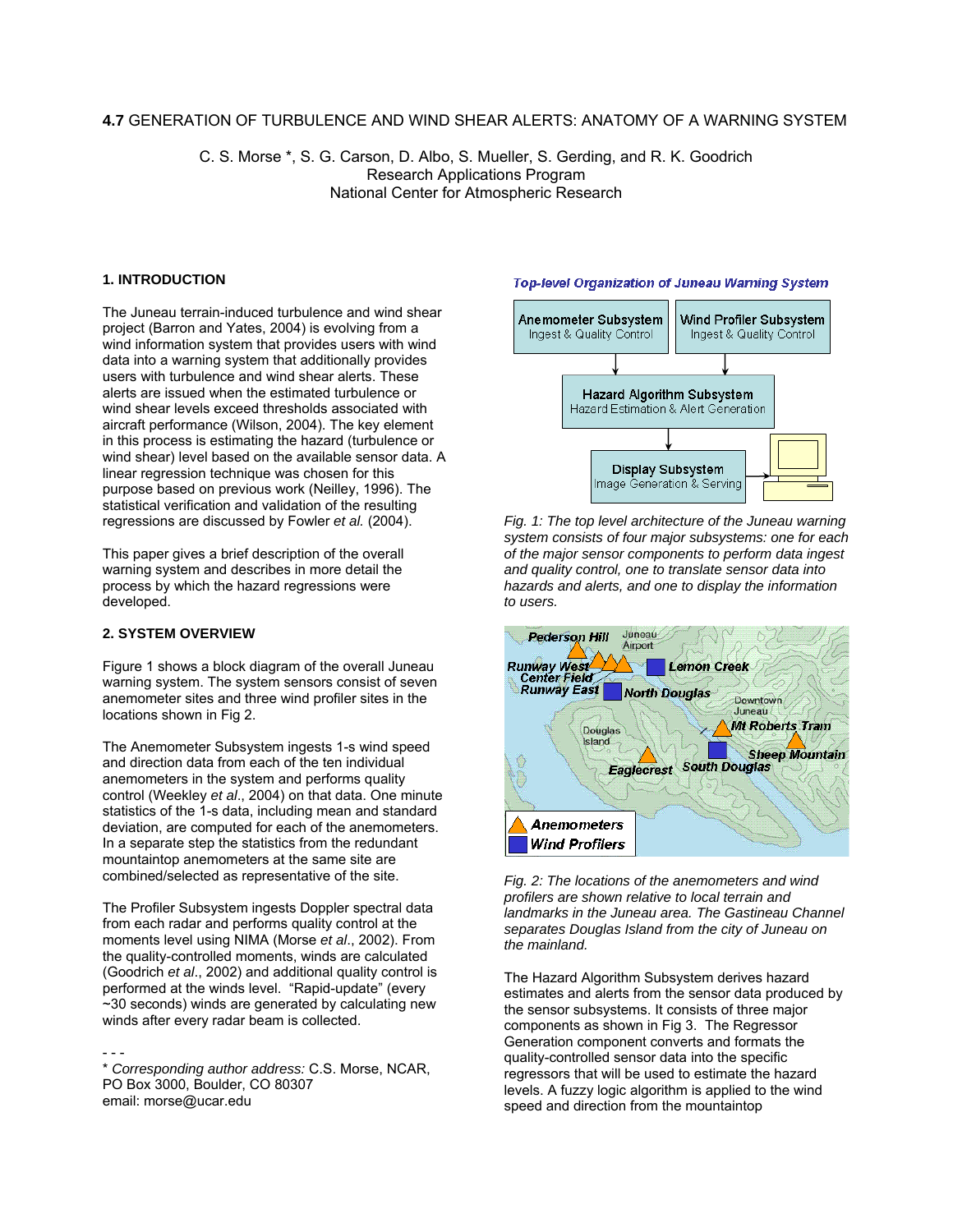anemometers and the profilers to classify the current wind regime as one of Taku, Southeast, Mixed, Calm, or Unknown (Cohn *et al*., 2004).



*Fig. 3: The three major components of the Hazard Algorithm Subsystem. The Regression Coefficients are pre-calculated and supplied to the algorithm via configuration files.*

The Hazard Generation component uses the regressors and wind regime, in combination with precalculated regression coefficients, to estimate the hazard levels in each of the hazard areas. The determination of these regression coefficients is described in Section 3. The wind regime is used to select the appropriate set of regressions (and their associated coefficients) to use for each hazard area. From this set of regressions, a subset is chosen to apply based on the skill of the regression and the availability of high confidence regressors. Simply stated, each regression in the set is considered, starting with the most skillful based on  $r^2$ , the square of the sample correlation coefficient. If each of its input regressors is available and has sufficiently high confidence, the regression is included in the subset, otherwise it is excluded. When the target number of regressions, currently 10, has been included in the subset, or the regression set has been exhausted, the subset is complete. Each of the regressions in the subset is evaluated to estimate the hazard level and these estimates are averaged to give the final hazard estimate. This process is repeated for each hazard area and hazard type. These hazard estimates are used by the Alert Generation component to determine what alerts should be displayed to users.

The behavior of the Alert Generation component is largely dependent upon the requirements of the FAA. By design, all the alerting complexity is embodied in this component. Because alerting strategy is an area where requirements often are subject to change, this component was designed to be flexible and has the capability of generating and prioritizing multiple types of alerts, e.g., wind shear and turbulence, as well as implementing different alerting philosophies, e.g., worst encounter, first encounter. The current prototype alerting system being fielded produces turbulence alerts only at three specific alert levels; each alert area is categorized based on the highest turbulence estimate from any of the hazard areas that overlap that alert area. Each area is categorized as having no alert, or having an alert at one of three levels. If there are no hazard estimates available from the associated hazard areas, the alert area is categorized as "out of service" (OTS). Additionally, if only some of the associated hazard areas do not have hazard estimates available, an "impaired" flag is set for the alert area.

The Display Subsystem receives the quality-controlled sensor data and the alerts and reformats this information for display to the users (Mueller *et al*., 2004). By design, components in the Display Subsystem are "dumb" and do not include any significant algorithmic processing. The prototype uses a variety of web-based technology. Text-based web pages that display the current anemometer and profiler winds data have been a part of the wind information system for several years. The prototype system also has two Java-based display clients. The Alpha display displays only the textual alert messages for each alert area and is intended for use in the air traffic control tower. The Gamma Display, shown in Fig. 4, provides a greater variety of information including a geographical situation display and time history of the sensor data, and is intended for use by the Flight Service Center, airline operations, and other general aviation users.



*Fig. 4: Example of the Gamma Display showing the Alpha alerts in the upper left corner and the geographic situation display in the main window. Two alert areas show alerts.*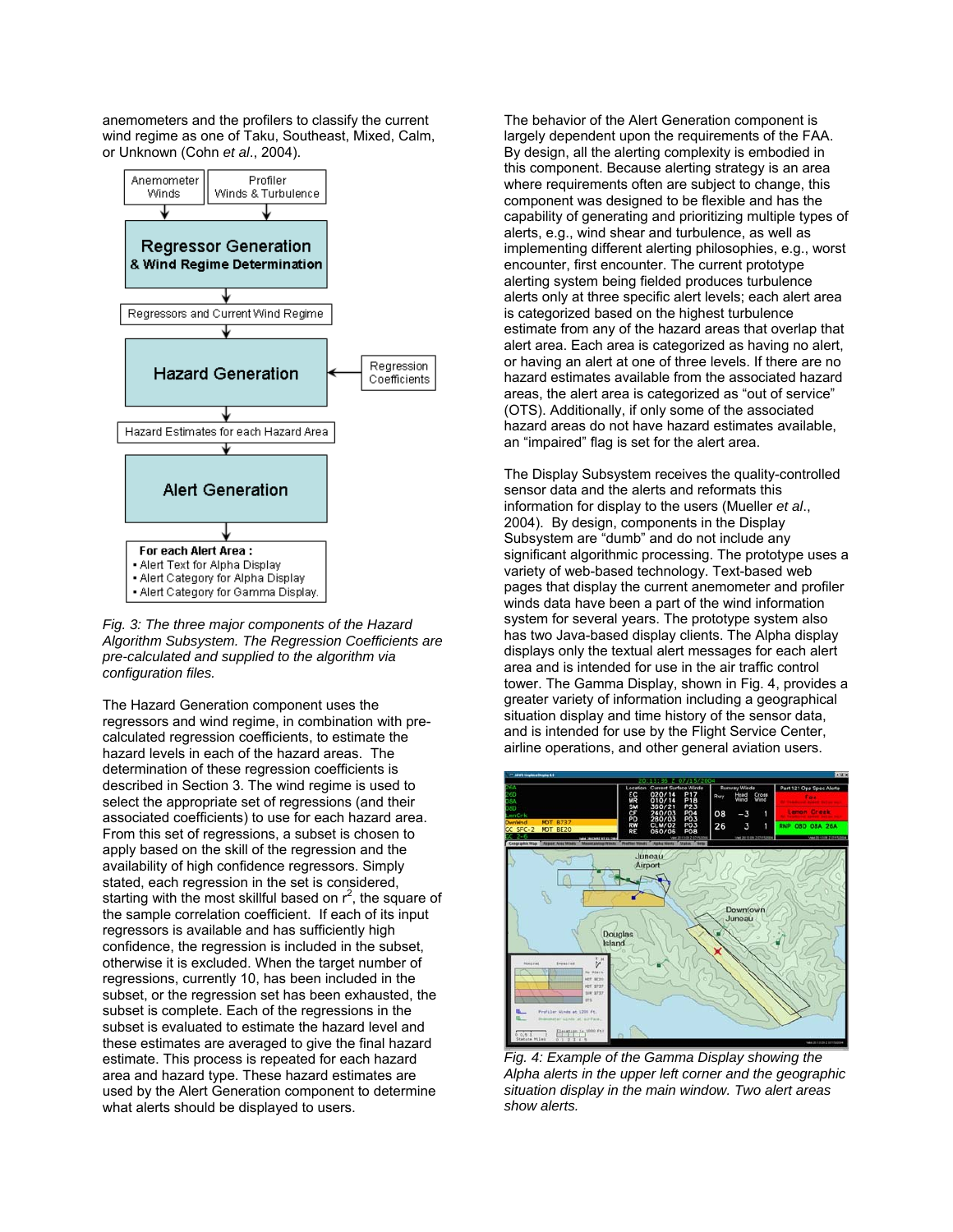# **3. DETERMINING THE HAZARD REGRESSIONS**

The key component of the Hazard Generation algorithm is the set of regression coefficients used to estimate the hazard levels. The method by which these coefficients are generated is discussed in this section.

## *3.1 Where and how can we skillfully predict hazards?*

The first step was to identify geographic regions where aircraft hazards are observed (Cohn *et al*., 2004 and Braid, 2004). Figure 5 shows research aircraft tracks flown in the Juneau area. The indicated hazard boxes were chosen so that the turbulence "hot spots" were located near the center of the boxes in order to generate good statistics.

Because turbulence occurs in different regions under different wind regimes, improved skill is expected if a separate analysis is done for each of the different wind regimes. This expectation was corroborated by the results of the feasibility study (2000). This study also indicated that better skill was achieved when the Gastineau channel hazard areas were further refined by altitude. Each of the four channel hazard areas shown in Fig. 5 represents two hazard areas, one below 2000 ft and another at 2000 ft and higher.



#### *Fig. 5: Eddy dissipation rate as measured by research aircraft along flight tracks in the Juneau area are shown with the hazard prediction boxes overlaid.*

A linear regression approach was chosen as the method to predict the hazards based on the successful use of this technique by Neilley (1996) for estimating terrain-induced turbulence hazards from anemometer data in Hong Kong. For this application, regressions of the form shown in Eqn. 3.1 were used.

$$
p = c_0 + \sum_{i=1}^{4} c_i r_i \tag{3.1}
$$

where *p* is the predicted hazard,  $r_i$  are the regressor values, and *ci* are the regression coefficients.

#### *3.2 What is truth?*

The source of the truth data for the regressions was research aircraft data collected during three field programs in the winters of 1998, 1999/2000, and 2002/2003 (Cohn *et al*. 2004). In the 1998 field program the University of North Dakota Citation was employed as the research aircraft and in the latter two field programs the University of Wyoming King Air was employed. During the 2002 field program, data was also collected from an Alaska Airlines B737 aircraft.

It was critical to perform in-depth review and qualitycontrol on this aircraft data (Gilbert *et al*., 2004) in order to insure that only valid truth data were used in generating the regression coefficients. The aircraft data analysis resulted in eddy dissipation rate (EDR) values calculated at time resolution of one second, each value representing an average over a distance of one kilometer, about 12 seconds. EDR values for the time period when the aircraft was within the geographic confines of a specific hazard box were collected and statistics generated. Because of the intermittent nature of turbulence it was desired to use a target statistic that captured the worst hazard observed in the box but one that was still averaged enough to produce stable statistics. To this end, the one-second data were replaced with the 3-point median value of the onesecond values at each point and the target statistic for the regressions was chosen as the largest of those median values within the box. In the following discussions, a "data point" is one excursion of the aircraft through a hazard box and the associated target hazard value.

#### *3.3 Choosing the candidate regressors*

The set of candidate regressors was chosen based on the measurements that would be likely to have a positive correlation with the atmospheric turbulence as measured by the research aircraft. A set of simple regressors could be obtained from the one-minute statistics generated for each anemometer site, i.e., the mean wind speed, the wind speed standard deviation, and the wind direction standard deviation. Because the dimensional analysis suggests that the square of the wind speed might be more likely to be linearly correlated with the EDR than the non-squared quantity, the square of the mean wind speed is also included as a candidate regressor along with the wind speed and wind direction variances.

Because of the much larger amount of raw winds data available from the profilers, additional averaging was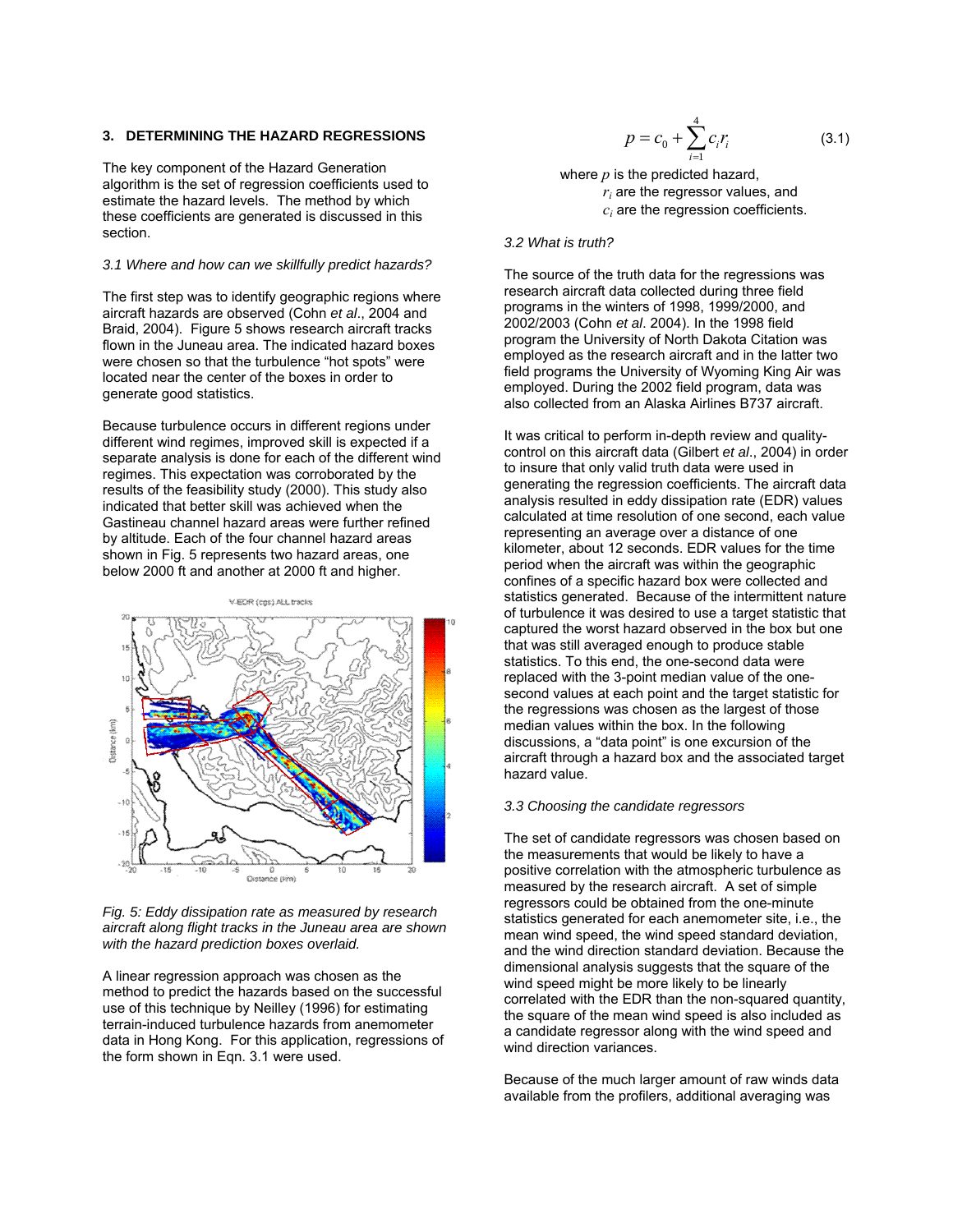performed to generate regressors from the profiler data. The range of the profilers was divided into six altitude regimes each with a depth of 300 m. These regimes were characterized by the lowest included altitude, i.e., 300, 600, 900, 1200, 1500, and 1800 m, respectively. Over each of these altitude regimes the wind speed and direction data from each of the included profiler range gates were included in the statistics. Candidate regressors included the same quantities as used from the anemometer statistics with the addition of the eddy dissipation rate measured from the spectral widths and the standard deviation and variance of those measurements over the included range gates. Separate statistics were calculated for EDR measured as  $ε^{1/3}$  and measured as  $ε^{2/3}$ , where ε is the eddy dissipation rate ( $m<sup>2</sup>s<sup>-3</sup>$ ). For each altitude regime, the average vertical shear of the horizontal wind was also calculated as a candidate regressor.

In addition to these "simple" regressors, certain derived quantities were considered likely to be better correlated with the truth data. For example, the wind direction standard deviation scaled by the wind speed, might be better correlated than the sigma value alone since at a low wind speed, a large sigma value is expected and is not particularly interesting, but in conjunction with a large wind speed might suggest the presence of turbulence. Both wind speed and wind direction sigmas scaled by the mean wind speed were included as candidate regressors from each of the anemometers and profiler altitude regimes.

Another category of derived regressors is the wind speed component along some specific direction vector, as it is possible that the setup of a turbulent environment might be sensitive to winds coming from some specific direction. Component calculations, Eqn. 3.2, were carried out for values of *d* at ten degree increments, but only positive wind speed component values were used. Negative values of  $w_d$  were not used as regressor values. The squares of the positive  $w_d$ values were also considered as candidate regressors.

$$
w_d = wspd * \cos(wdir - d)
$$
 (3.2)

A final category of derived regressors were the "pointto-point shear" calculations. Here an attempt is made to directly calculate an estimate of the headwind shear experienced between two points,  $p_0$  and  $p_1$ , along a specific flight path, as illustrated in Fig 6.

Let  $\vec{u}^{\,}_{_0}$  and  $\vec{v}^{\,}_{_0}$  be the unit vectors along and perpendicular to the flight path at p0, respectively. Similarly, let  $\vec{u}_1$  and  $\vec{v}_1$  be these unit vectors at  $p_1$ .

The head wind shear  $s_h$  is calculated as the difference

in the dot product of the unit vector along the flight path and the wind vector at the two points, normalized by the path length, as shown in Eqn. 3.3.



Sensor near  $p_0$ 

*Fig. 6: Schematic diagram of the aircraft track between points*  $p_0$  *and*  $p_1$  *and the wind vectors,*  $h$ *, at the nearby sensors.* 

$$
S_h = \frac{\vec{h}_1 \bullet \vec{u}_1 - \vec{h}_0 \bullet \vec{u}_0}{l_{01}}
$$
(3.3)

Similarly, the calculation of the cross wind shear *<sup>x</sup> s* takes dot products between the wind vectors and the cross direction unit vectors, Eqn 3.4.

$$
S_x = \frac{\vec{h}_1 \bullet \vec{v}_1 - \vec{h}_0 \bullet \vec{v}_0}{l_{01}}
$$
 (3.4)

Headwind and crosswind shear regressors for six flight path segments were included among the candidate regressors. A total of 2138 candidate regressors were considered for use in predicting the hazards.

# *3.4 Finding skillful regressions*

In preparation for the regression analysis, a tabular database was created, each row representing one excursion of the research aircraft through a hazard box. The columns of the database consisted of the various hazard values calculated from the aircraft data for that excursion, status information such as the identity of the hazard box, and the time-associated regressor values calculated from the sensor data. The latest sensor data received prior to the time the aircraft entered the hazard area were used to calculate these regressor values.

With such a large number of candidate regressors, a combinatoric explosion occurs if a brute force method is applied to testing all possible combinations of four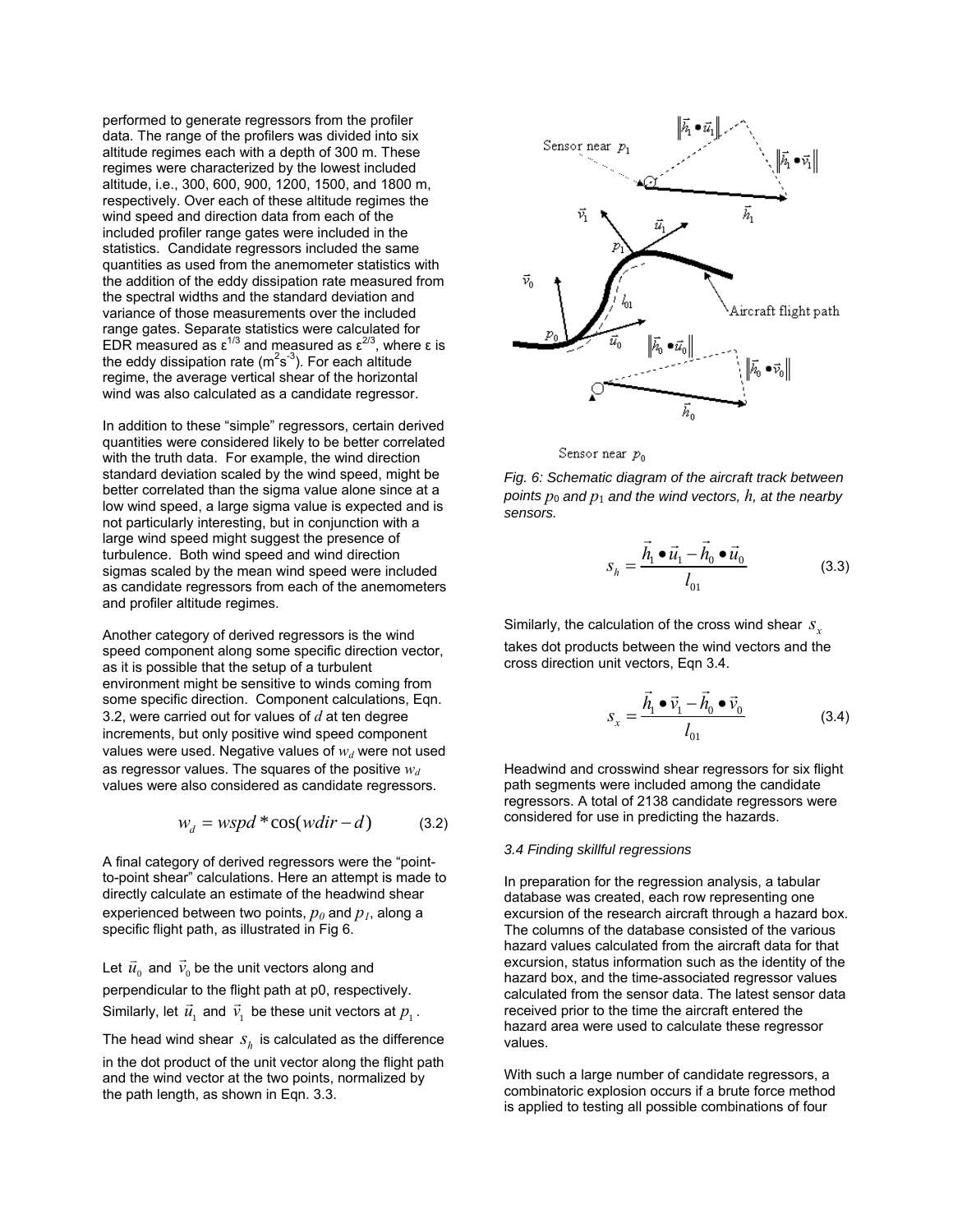regressors. Several techniques were applied to mitigate this problem. The process described below was performed for each hazard area and hazard type for which regressions were required.

The first step was to test the individual skill of each regressor by calculating the single variable linear regression of each candidate regressor against the truth values using a Singular Value Decomposition technique. For a given hazard area and hazard type, the regressors with the largest  $r^2$  values were selected for the next step with the restrictions that there be at least 20 data points for calculating the regression, that each selected regressor could have an  $r^2$  value of no less than 0.1, and that no more than 500 regressors total were retained.

The next task was to generate sets of four-variable regressions to evaluate. The theoretical upper limit for the  $r^2$  value of the four-variable regression is the sum of the  $r^2$  values from the single variable regressions. This theoretical maximum can be achieved only if the variables are not correlated with each other. So as a prerequisite for selecting the four-variable regressions, the "covariance ratio" between each pair of regressors was calculated using the hazard estimates from their respective single variable regressions. The covariance of these hazard estimates was calculated resulting in a 2x2 covariance matrix, *M*. The "covariance ratio", *c*12, between regressors  $R_1$  and  $R_2$  is calculated as shown in Eqn. 3.5.

$$
c_{12} = \sqrt{\frac{M_{12}^2}{M_{11}M_{22}}} \tag{3.5}
$$

To insure representation by all sensor sites and to limit the combinatoric explosion, a fixed number of regressors from each of the ten sensor sites were selected for use in the four-variable combinations. The site regressor with the largest  $r^2$  is selected as  $S_0$ . Subsequent site regressors  $S<sub>m</sub>$  are selected as the remaining regressor  $R_i$  with the highest score, Eqn 3.6, based on its value and its correlation with the previously selected regressors.

$$
score_m(R_j) = r_j^2 / \sum_{i=0}^{m-1} c_{ij}
$$
 (3.6)

For our analysis, five regressors from each sensor site were selected limiting the total number of possible combinations of four regressors to 230,300. The number of combinations was further reduced by eliminating combinations whose  $r^2$  sum did not exceed the final  $r^2$  minimum target of 0.6. Also eliminated were any which included pairs of regressors whose "covariance ratio" exceeded 0.7. Even with these *apriori* exclusions, the resulting test sets typically consisted of many thousands of four-variable regressions.

Each four-variable regression in the test set was evaluated by examining its  $r^2$  value. Regressions for which there were 20 or fewer data points were eliminated from consideration. Regressions with too high a condition number from the SVD analysis were also eliminated. For clarity in the condition number analysis, the regressor values were first normalized over their own ranges, i.e., regressor and target values, *x*, were replaced by  $(x - \mu)/\sigma$ , where  $\mu$  is the mean

value and  $\sigma$  is the square root of the variance of all the values for that regressor. This normalization also results in regression coefficients that are proportional to their contribution to the regression, uncontaminated by the effects of the varied scale and units of the unnormalized regressors.

Originally a fixed number of the regressions with the highest  $\vec{r}$  values were selected for use in the system. However, as the real time system would be averaging the estimates from the ten best-performing regressions, this approach might result in including a large number of regressions that might not ever be used.

An alternate method for selecting the final set of regressions to use was to consider possible sensor outage scenarios. First the entire set of regressions was ranked by a "figure of merit" (*FOM*) that was comprised principally of the regression  $r^2$  value. As shown in Eqn. 3.7, the *FOM* was decreased for regressions calculated with fewer than 80 points.

$$
FOM = r^2 f^{0.25} \tag{3.7}
$$

where *f* is the smaller of unity and the ratio between *n*, the number of data points, and the product of  $n_{\min}$ , the minimum acceptable number of data points for a single variable regression, i.e., 20, and  $n_{var}$ , the number of variables in the regression, i.e., 4.

With this ranked set of regressions, each possible sensor outage scenario was considered beginning with no outage, a single sensor outage, dual sensor outage, etc. The ten physical sensor sites were considered for this exercise, resulting in 1021 possible scenarios. For each scenario, the best regressions in the list that did not use any regressors from the excluded sensor(s), up to a maximum of ten, were added to the final list. For a given hazard area and hazard type this resulted in final regression sets on the order of 1000 regressions.

Each regression set, consisting of the regressor names, associated coefficients and the  $r^2$  value for each four-variable regression selected, was output to a configuration file for use by the real time warning system. One configuration file was generated for each hazard area/hazard type combination.